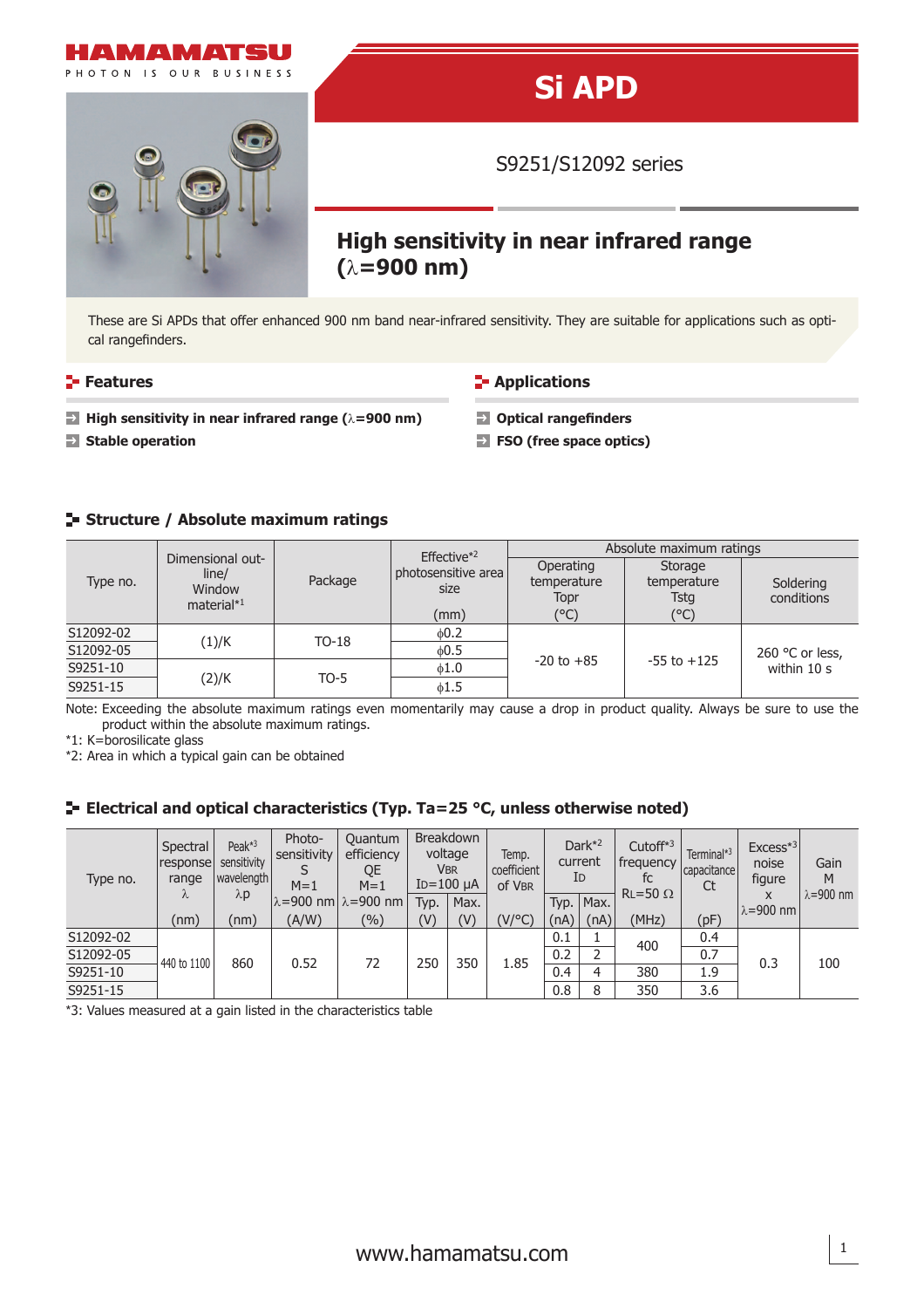#### **Spectral response**





#### **<sup>1</sup>- Quantum efficiency vs. wavelength**

#### **P** Dark current vs. reverse voltage



**Gain vs. reverse voltage**



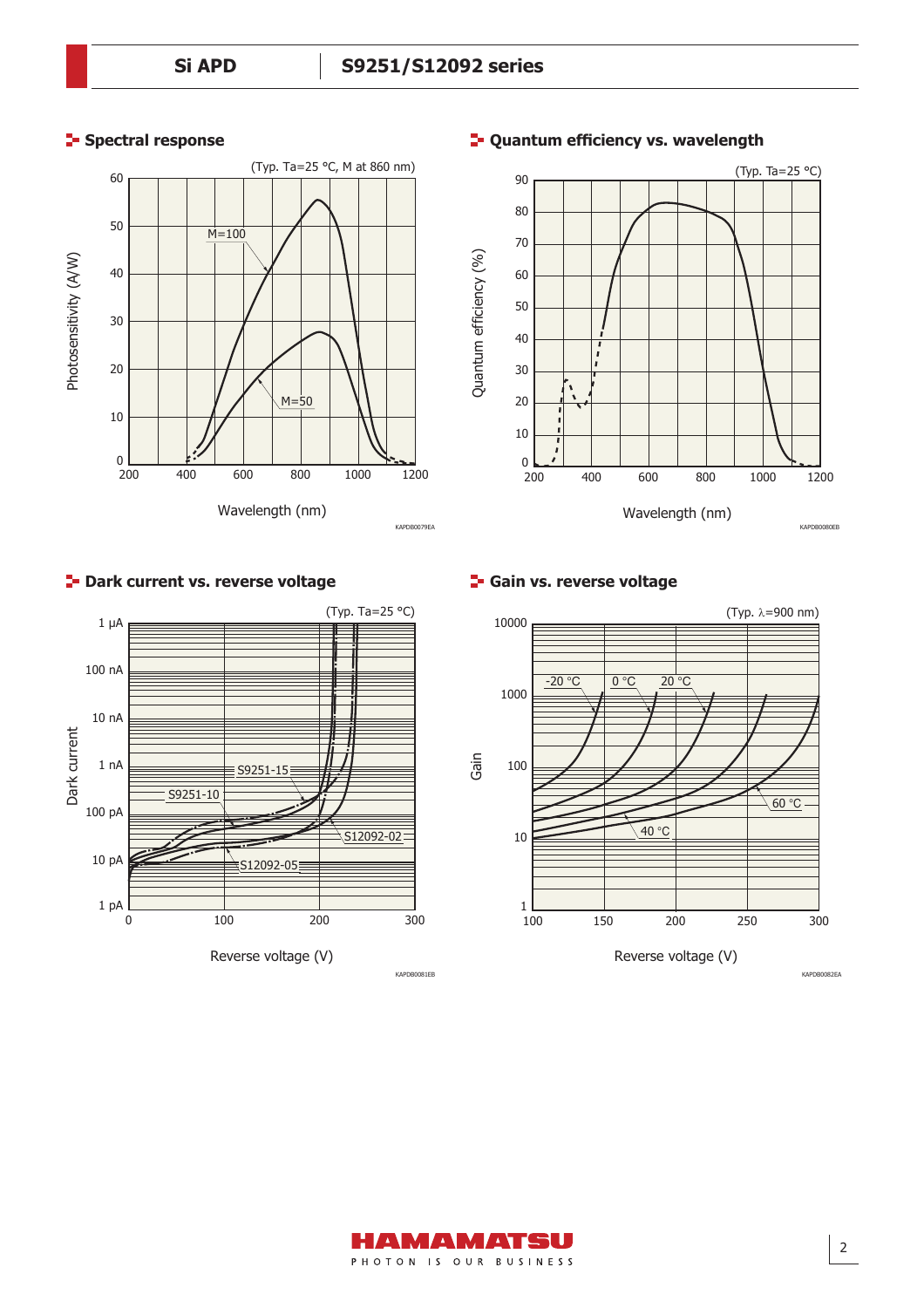

#### **Terminal capacitance vs. reverse voltage**